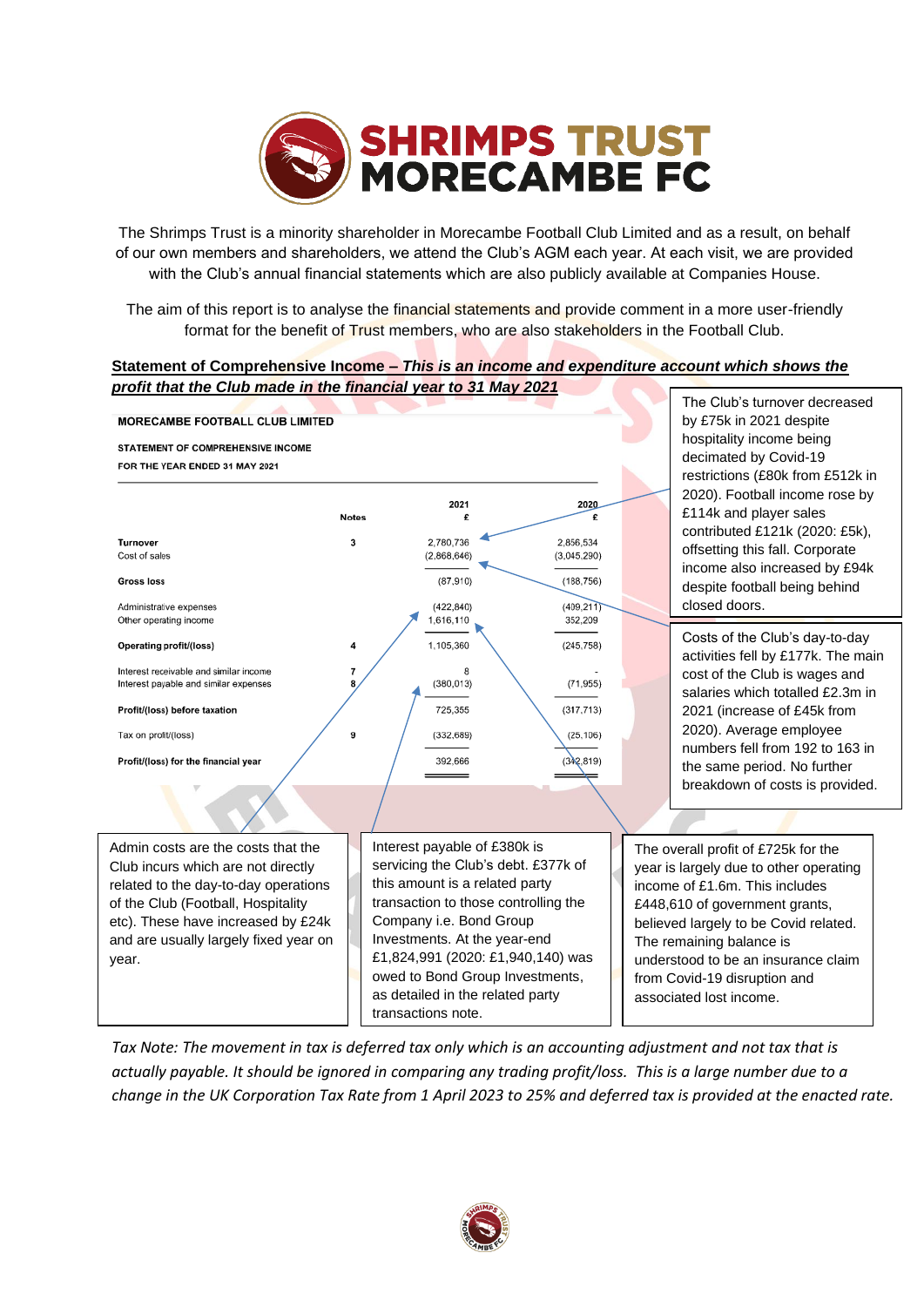#### **Balance Sheet – this is a snapshot of the assets and liabilities of the Club at 31 May 2021**



Creditors represent amounts that the Club owe to other entities or persons. They are split as due within one year and due in more than one year. Most balances appear as repayable on demand. Creditors are split as follows:

- £53k due to HMRC at 31 May 2021
- £112k due to other suppliers at 31 May 2021
- £531k accrued costs due at the year end
- £164k other creditors
- £1.9m of other borrowings  $\triangleleft$

'Accruals and deferred income' is likely to include season ticket income received before 31 May deferred to the next accounting period. This number is increased as the Club effectively offered to refund all 2020-21 season tickets (or allow rollover to 2021-22). Amounts due to suppliers and HMRC are usually timing and paid relatively quickly after the year end.

Fixed assets are mainly the Club's leasehold interest in the Stadium (£7.2m). Freehold land of £185k remains, representing the small area of land owned by the Club. Further plant and machinery of £182k is held, plus a motor vehicle (£16k).

Debtors have increased considerably to £1.1m. This is mainly "other debtors" which we understand to be the insurance payment discussed earlier, due at 31 May, but received post year end.

The Club has significant net current liabilities showing its reliance on Bond Group as the primary creditor. This means that it does not have the current assets (cash or debt/stock that can be converted to cash) to pay its current liabilities. This would be a concern were these loans recalled on demand by the creditors, but it would not be in Bond group's interest to do so as the Club's majority shareholder.

Provisions for liabilities is a deferred tax balance that relates to a potential tax liability that would arise if the Stadium was ever sold. It arose due to the Club rolling over the gain on the sale of Christie Park. It can largely be ignored.

#### **Other borrowings**

From the related party note we can identify that of this balance £1.8m is due to entities controlling the Company (Bond Group Investments). This balance has fallen by £115,149 suggesting repayments occurred in the year.

A further £119k is due to the EFL in a loan that will expire in April 2024. This is likely to relate to Covid cash flow support from the EFL and has not moved since 31 May 2020.

The final area not reviewed above is the capital and reserves. There was no movement in share capital in the year. The profit and loss reserves of the Club have strengthened due to the profits generated.